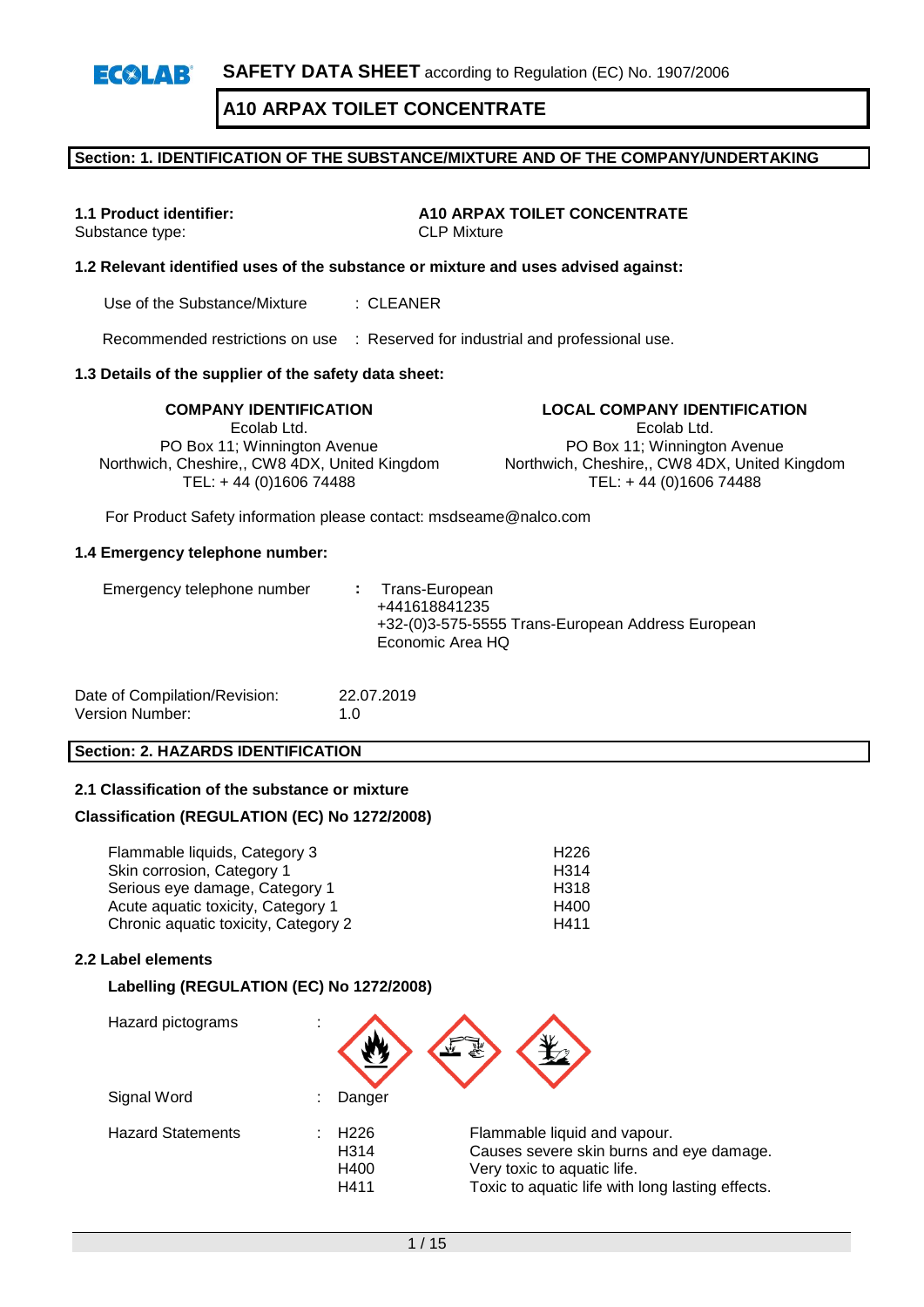| <b>Precautionary Statements</b> | : Prevention:<br>P210 | Keep away from heat, hot surfaces, sparks,<br>open flames and other ignition sources. No<br>smoking.                                                         |
|---------------------------------|-----------------------|--------------------------------------------------------------------------------------------------------------------------------------------------------------|
|                                 | P273                  | Avoid release to the environment.                                                                                                                            |
|                                 | P <sub>280</sub>      | Wear protective gloves/ eye protection/ face<br>protection.                                                                                                  |
|                                 | Response:             |                                                                                                                                                              |
|                                 |                       | P303 + P361 + P353 IF ON SKIN (or hair): Take off<br>immediately all contaminated clothing.<br>Rinse skin with water or shower.                              |
|                                 |                       | P305 + P351 + P338 IF IN EYES: Rinse cautiously with<br>water for several minutes. Remove contact<br>lenses, if present and easy to do. Continue<br>rinsing. |
|                                 | P310                  | Immediately call a POISON<br>CENTER/doctor.                                                                                                                  |

Hazardous components which must be listed on the label: 2,2'-(octadec-9-enylimino)bisethanol

#### **2.3 Other hazards**

Do not mix with bleach or other chlorinated products – will cause chlorine gas.

### **Section: 3. COMPOSITION/INFORMATION ON INGREDIENTS**

#### **3.2 Mixtures**

#### **Hazardous components**

| <b>Chemical Name</b>           | CAS-No.          | Classification                                 | Concentration:     |
|--------------------------------|------------------|------------------------------------------------|--------------------|
|                                | $EC-No.$         | (REGULATION (EC) No 1272/2008)                 | $\lceil \% \rceil$ |
|                                | <b>REACH No.</b> |                                                |                    |
| Citric Acid, Monohydrate       | 5949-29-1        | Eye irritation Category 2; H319                | $20 - 525$         |
|                                | 201-069-1        |                                                |                    |
|                                | 01-2119457026-42 |                                                |                    |
|                                |                  |                                                |                    |
| $2,2'$ -(octadec-9-            | 25307-17-9       | Acute toxicity Category 4; H302                | $10 - 20$          |
| enylimino)bisethanol           | 246-807-3        | Skin corrosion Category 1B; H314               |                    |
|                                | 01-2119510876-35 | Serious eye damage Category 1; H318            |                    |
|                                |                  | Acute aquatic toxicity Category 1; H400        |                    |
|                                |                  | Chronic aquatic toxicity Category 1; H410      |                    |
|                                |                  |                                                |                    |
| Coconut oil derivatives        | 90170-43-7       | Eye irritation Category 2; H319                | $5 - 10$           |
|                                | 290-476-8        |                                                |                    |
|                                | 01-2119976233-35 |                                                |                    |
| Sulfamic Acid                  | 5329-14-6        | Skin irritation Category 2; H315               | $3 - 5$            |
|                                | 226-218-8        | Eye irritation Category 2; H319                |                    |
|                                | 01-2119488633-28 | Chronic aquatic toxicity Category 3; H412      |                    |
|                                |                  | According to OECD 404 and 405 the              |                    |
|                                |                  | irritancy threshold of sulphamic acid for skin |                    |
|                                |                  | and eyes is above 10%                          |                    |
|                                |                  |                                                |                    |
| propanaminium-1, amino-3 N-    | 97862-59-4       | Serious eye damage Category 1; H318            | $4 - 5$            |
| (carboxyméthyl) N,N-diméthyl-, |                  |                                                |                    |
| dérivés N-acyles en C8-18,     |                  |                                                |                    |
| hydroxydes, sels internes      |                  |                                                |                    |
| Isopropanol                    | 67-63-0          | Flammable liquids Category 2; H225             | $3 - 5$            |
|                                | 200-661-7        | Eye irritation Category 2; H319                |                    |
|                                | 01-2119457558-25 | Specific target organ toxicity - single        |                    |
|                                |                  | exposure Category 3; H336                      |                    |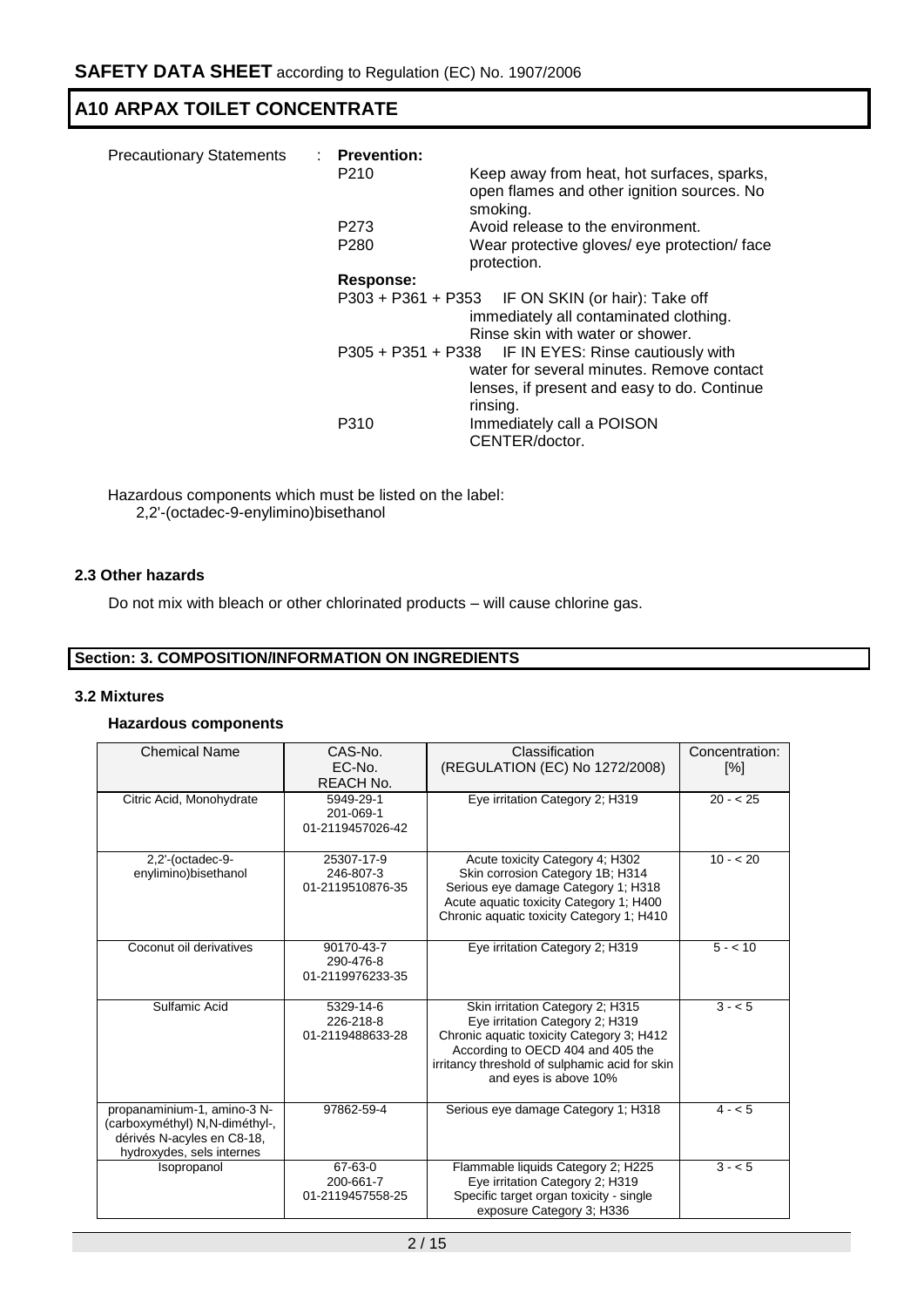| Sodium Octyl Sulfate                                             | 142-31-4<br>205-535-5<br>01-2119966154-35   | Serious eye damage/eye irritation Category<br>1: H318<br>Skin corrosion/irritation Category 2; H315<br>Skin irritation Category 2; H315<br>Serious eye damage Category 1; H318 | $1 - 2.5$ |
|------------------------------------------------------------------|---------------------------------------------|--------------------------------------------------------------------------------------------------------------------------------------------------------------------------------|-----------|
| Linear(C12-C14)alkanol,<br>ethoxylated, sulfated, sodium<br>salt | 68891-38-3<br>500-234-8<br>01-2119488639-16 | Skin irritation Category 2; H315<br>Serious eye damage Category 1; H318<br>Chronic aquatic toxicity Category 3; H412                                                           | $1 - 2.5$ |

For the full text of the H-Statements mentioned in this Section, see Section 16.

### **Section: 4. FIRST AID MEASURES**

#### **4.1 Description of first aid measures**

| If inhaled                                                      | $:$ Remove to fresh air.<br>Treat symptomatically.<br>Get medical attention if symptoms occur.                                                                                                                        |
|-----------------------------------------------------------------|-----------------------------------------------------------------------------------------------------------------------------------------------------------------------------------------------------------------------|
| In case of skin contact                                         | : Wash off immediately with plenty of water for at least 15<br>minutes.<br>Use a mild soap if available.<br>Wash clothing before reuse.<br>Thoroughly clean shoes before reuse.<br>Get medical attention immediately. |
| In case of eye contact                                          | : Rinse immediately with plenty of water, also under the eyelids,<br>for at least 15 minutes.<br>Remove contact lenses, if present and easy to do. Continue<br>rinsing.<br>Get medical attention immediately.         |
| If swallowed                                                    | : Rinse mouth with water.<br>Do NOT induce vomiting.<br>Never give anything by mouth to an unconscious person.<br>Get medical attention immediately.                                                                  |
| Protection of first-aiders                                      | : In event of emergency assess the danger before taking action.<br>Do not put yourself at risk of injury. If in doubt, contact<br>emergency responders. Use personal protective equipment as<br>required.             |
| 4.2 Most important symptoms and effects, both acute and delayed |                                                                                                                                                                                                                       |
|                                                                 | See Section 11 for more detailed information on health effects and symptoms.                                                                                                                                          |
|                                                                 | 4.3 Indication of immediate medical attention and special treatment needed                                                                                                                                            |

Treatment : Treat symptomatically.

#### **Section: 5. FIREFIGHTING MEASURES**

#### **5.1 Extinguishing media**

| Suitable extinguishing media |  | Use extinguishing measures that are appropriate to local |
|------------------------------|--|----------------------------------------------------------|
|                              |  | circumstances and the surrounding environment.           |

#### **5.2 Special hazards arising from the substance or mixture**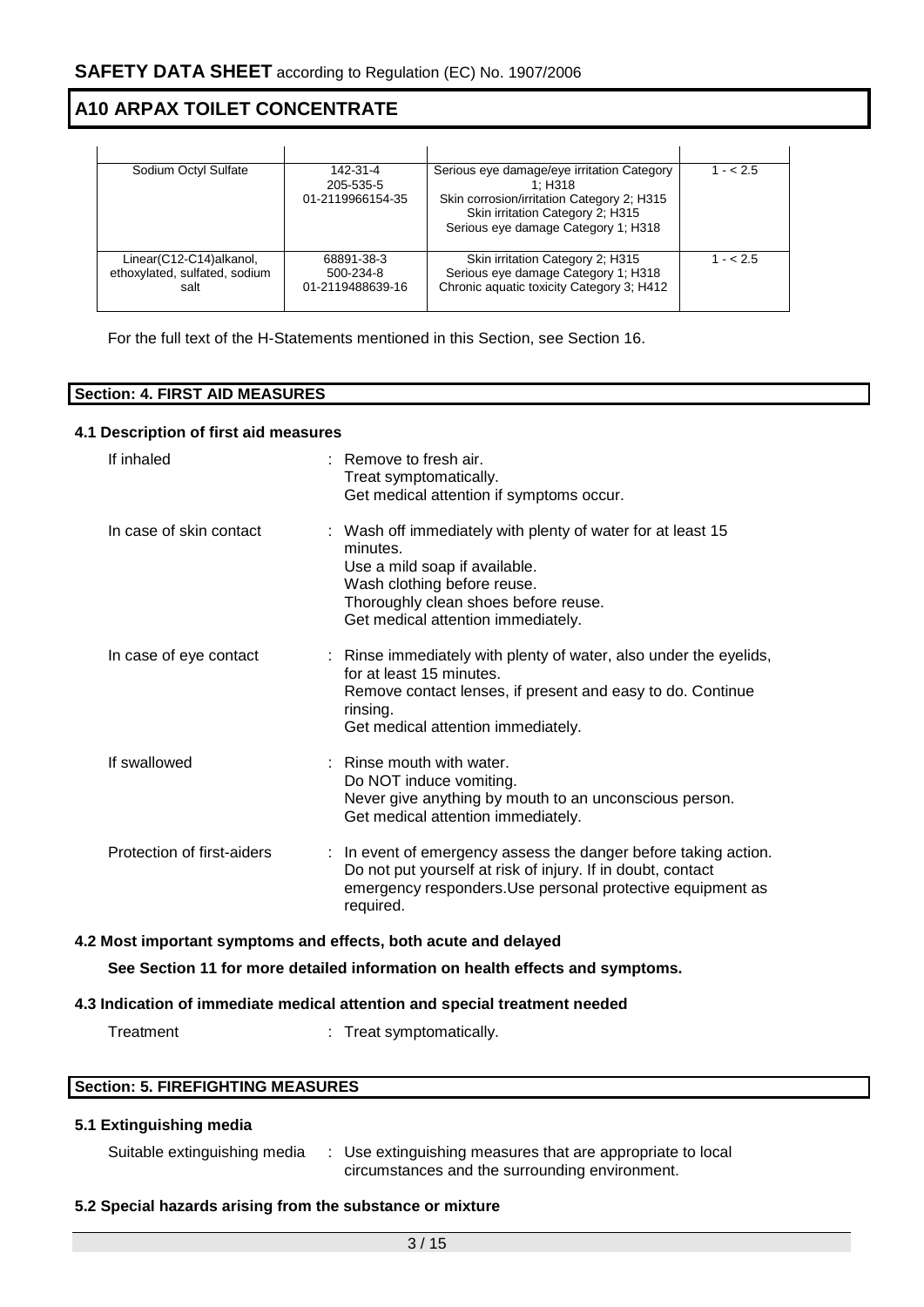| Specific hazards during<br>firefighting          | : Not flammable or combustible.                                                                                                                                                                                                                                                                |
|--------------------------------------------------|------------------------------------------------------------------------------------------------------------------------------------------------------------------------------------------------------------------------------------------------------------------------------------------------|
| Hazardous combustion<br>products                 | : Depending on combustion properties, decomposition products<br>may include following materials:<br>Carbon oxides<br>nitrogen oxides (NOx)<br>Sulphur oxides                                                                                                                                   |
| <b>5.3 Advice for firefighters</b>               |                                                                                                                                                                                                                                                                                                |
| Special protective equipment<br>for firefighters | : Use personal protective equipment.                                                                                                                                                                                                                                                           |
| Further information                              | : Collect contaminated fire extinguishing water separately. This<br>must not be discharged into drains. Fire residues and<br>contaminated fire extinguishing water must be disposed of in<br>accordance with local regulations. In the event of fire and/or<br>explosion do not breathe fumes. |

# **Section: 6. ACCIDENTAL RELEASE MEASURES**

#### **6.1 Personal precautions, protective equipment and emergency procedures**

| Advice for non-emergency<br>personnel | : Ensure adequate ventilation.<br>Keep people away from and upwind of spill/leak.<br>Avoid inhalation, ingestion and contact with skin and eyes.<br>When workers are facing concentrations above the exposure<br>limit they must use appropriate certified respirators.<br>Ensure clean-up is conducted by trained personnel only.<br>Refer to protective measures listed in sections 7 and 8. |
|---------------------------------------|------------------------------------------------------------------------------------------------------------------------------------------------------------------------------------------------------------------------------------------------------------------------------------------------------------------------------------------------------------------------------------------------|
| Advice for emergency<br>responders    | : If specialised clothing is required to deal with the spillage, take<br>note of any information in Section 8 on suitable and unsuitable<br>materials.                                                                                                                                                                                                                                         |

### **6.2 Environmental precautions**

Environmental precautions : Do not allow contact with soil, surface or ground water.

#### **6.3 Methods and materials for containment and cleaning up**

| Methods for cleaning up | : Stop leak if safe to do so.                                 |
|-------------------------|---------------------------------------------------------------|
|                         | Contain spillage, and then collect with non-combustible       |
|                         | absorbent material, (e.g. sand, earth, diatomaceous earth,    |
|                         | vermiculite) and place in container for disposal according to |
|                         | local / national regulations (see section 13).                |
|                         | Flush away traces with water.                                 |
|                         | For large spills, dike spilled material or otherwise contain  |
|                         | material to ensure runoff does not reach a waterway.          |
|                         |                                                               |

#### **6.4 Reference to other sections**

See Section 1 for emergency contact information. For personal protection see section 8. See Section 13 for additional waste treatment information.

### **Section: 7. HANDLING AND STORAGE**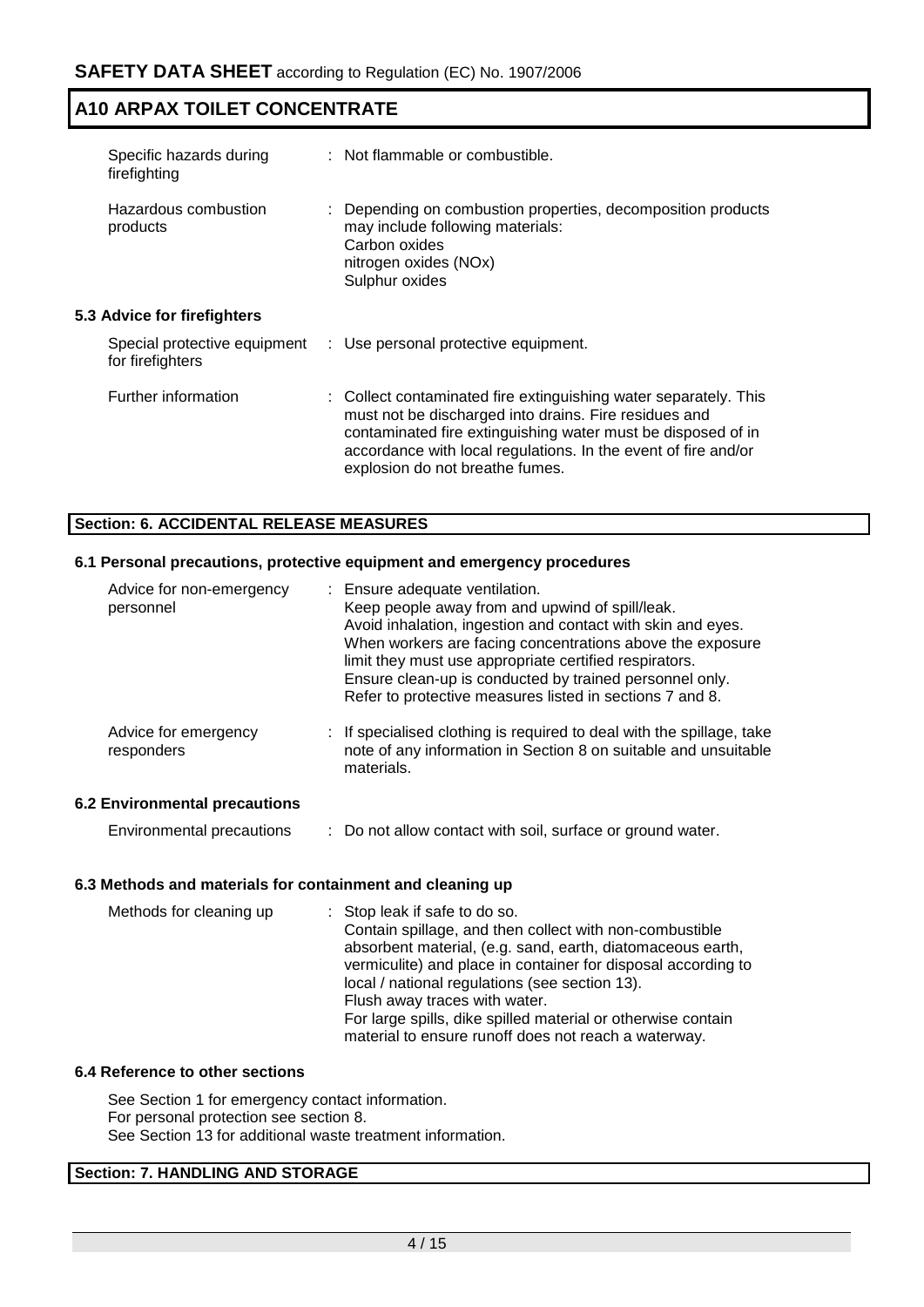# **7.1 Precautions for safe handling**

| Advice on safe handling                          | : Do not ingest. Do not breathe spray, vapour. Do not get in<br>eyes, on skin, or on clothing. Wash hands thoroughly after<br>handling. Use only with adequate ventilation. Do not mix with<br>bleach or other chlorinated products - will cause chlorine gas.                                                            |
|--------------------------------------------------|---------------------------------------------------------------------------------------------------------------------------------------------------------------------------------------------------------------------------------------------------------------------------------------------------------------------------|
| Hygiene measures                                 | : Handle in accordance with good industrial hygiene and safety<br>practice. Remove and wash contaminated clothing before re-<br>use. Wash face, hands and any exposed skin thoroughly after<br>handling. Provide suitable facilities for quick drenching or<br>flushing of the eyes and body in case of contact or splash |
|                                                  | hazard.                                                                                                                                                                                                                                                                                                                   |
|                                                  | 7.2 Conditions for safe storage, including any incompatibilities                                                                                                                                                                                                                                                          |
| Requirements for storage<br>areas and containers | : Keep in a cool, well-ventilated place. Keep away from strong<br>bases. Keep out of reach of children. Keep container tightly<br>closed. Store in suitable labelled containers.                                                                                                                                          |
| Suitable material                                | : Keep in properly labelled containers.                                                                                                                                                                                                                                                                                   |
| <b>7.3 Specific end uses</b>                     |                                                                                                                                                                                                                                                                                                                           |

# **Section: 8. EXPOSURE CONTROLS/PERSONAL PROTECTION**

#### **8.1 Control parameters**

### **Occupational Exposure Limits**

| Components          | CAS-No. |                                                   | Value type (Form                                                           | <b>Basis</b>                                                               |              |           |        |
|---------------------|---------|---------------------------------------------------|----------------------------------------------------------------------------|----------------------------------------------------------------------------|--------------|-----------|--------|
|                     |         |                                                   | of exposure)                                                               |                                                                            |              |           |        |
| Isopropanol         | 67-63-0 |                                                   |                                                                            |                                                                            | OELV - 8 hrs | $200$ ppm | IR OEL |
|                     |         |                                                   | (TWA)                                                                      |                                                                            |              |           |        |
| Further information | Sk      |                                                   |                                                                            | Substances which have the capacity to penetrate intact skin when they come |              |           |        |
|                     |         |                                                   | in contact with it, and be absorbed into the body                          |                                                                            |              |           |        |
|                     |         |                                                   | OELV - 15 min                                                              | $400$ ppm                                                                  | IR OEL       |           |        |
|                     |         |                                                   | (STEL)                                                                     |                                                                            |              |           |        |
| Further information | Sk      |                                                   | Substances which have the capacity to penetrate intact skin when they come |                                                                            |              |           |        |
|                     |         | in contact with it, and be absorbed into the body |                                                                            |                                                                            |              |           |        |

#### DNEL

| Sulfamic Acid | End Use: Workers<br>Exposure routes: Dermal<br>Potential health effects: long term - systemic<br>10 mg/kg                   |
|---------------|-----------------------------------------------------------------------------------------------------------------------------|
| Isopropanol   | End Use: Workers<br>Exposure routes: Dermal<br>Potential health effects: Long-term systemic effects<br>Value: 888 mg/cm2    |
|               | End Use: Workers<br>Exposure routes: Inhalation<br>Potential health effects: Long-term systemic effects<br>Value: 500 mg/m3 |
|               | End Use: Consumers<br>Exposure routes: Dermal<br>Potential health effects: Long-term systemic effects                       |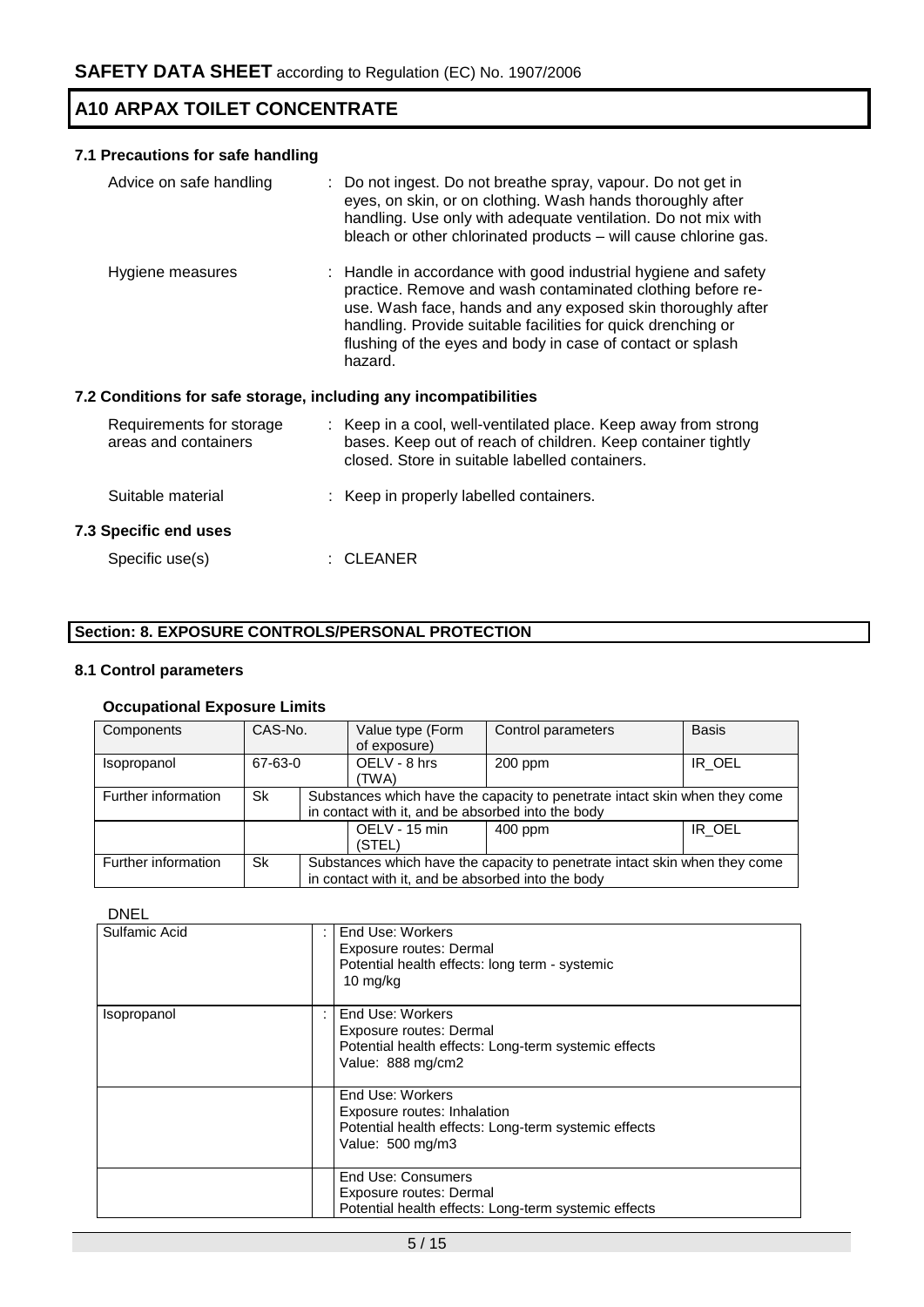| Value: 319 mg/cm2                                                                                                            |
|------------------------------------------------------------------------------------------------------------------------------|
| End Use: Consumers<br>Exposure routes: Inhalation<br>Potential health effects: Long-term systemic effects<br>Value: 89 mg/m3 |
| End Use: Consumers<br>Exposure routes: Ingestion<br>Potential health effects: Long-term systemic effects<br>Value: 26 ppm    |

| <b>PNEC</b>          |                                               |
|----------------------|-----------------------------------------------|
| <b>Sulfamic Acid</b> | Fresh water<br>÷<br>Value: 0.048 mg/l         |
|                      | Marine water<br>Value: 0.0048 mg/l            |
|                      | Intermittent release<br>Value: 0.48 mg/l      |
|                      | <b>STP</b><br>Value: 2 mg/l                   |
|                      | Fresh water sediment<br>Value: 0.173 mg/kg    |
|                      | Marine sediment<br>Value: 0.0173 mg/kg        |
|                      | Soil<br>Value: 0.00638 mg/kg                  |
| Isopropanol          | Fresh water<br>Ŧ<br>Value: 140.9 mg/l         |
|                      | Marine water<br>Value: 140.9 mg/l             |
|                      | Intermittent use/release<br>Value: 140.9 mg/l |
|                      | Fresh water<br>Value: 552 mg/kg               |
|                      | Marine sediment<br>Value: 552 mg/kg           |
|                      | Soil<br>Value: 28 mg/kg                       |
|                      | Sewage treatment plant<br>Value: 2251 mg/l    |
|                      | Oral<br>Value: 160 mg/kg                      |

## **8.2 Exposure controls**

## **Appropriate engineering controls**

Effective exhaust ventilation system.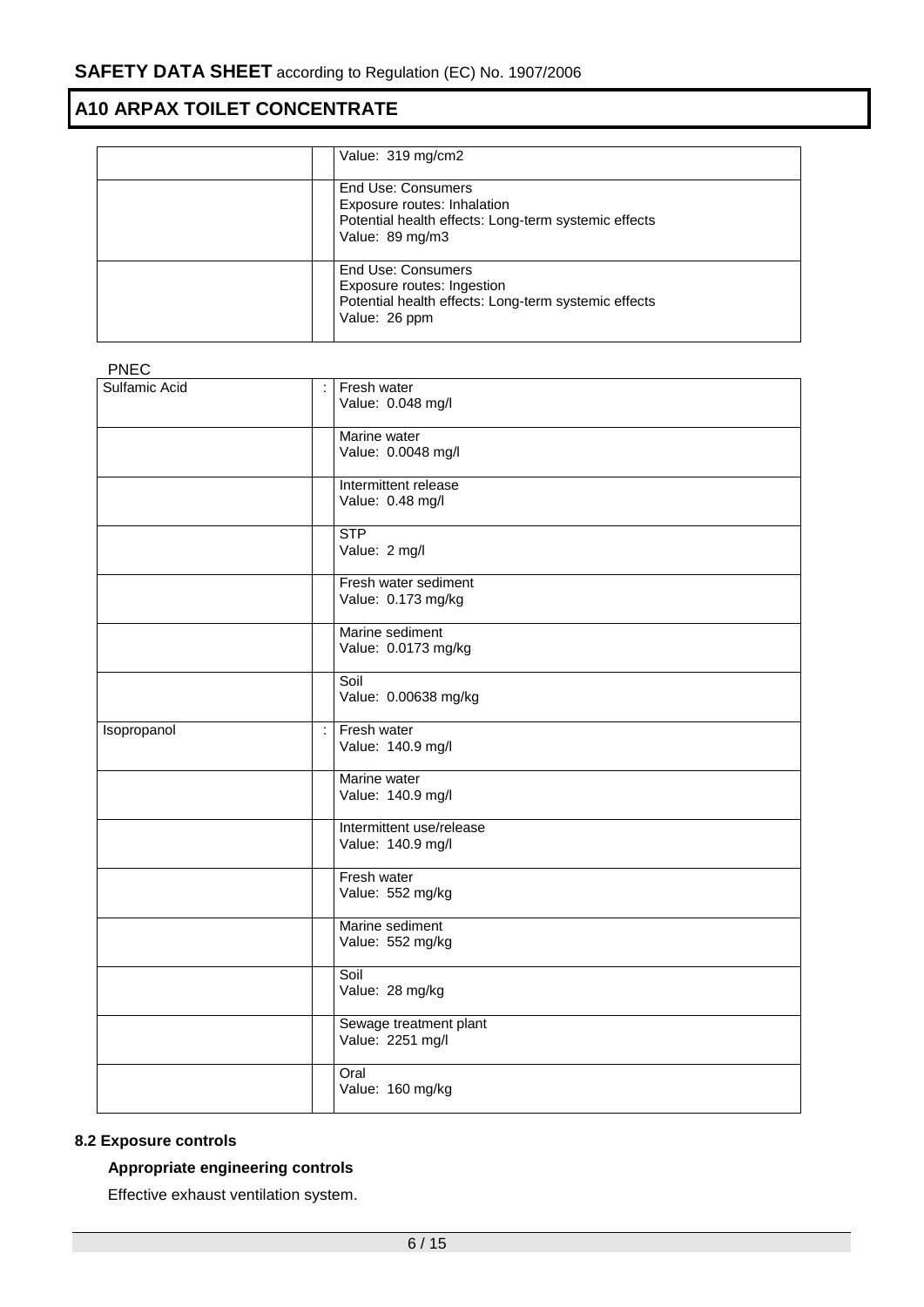Maintain air concentrations below occupational exposure standards.

#### **Individual protection measures**

| Hygiene measures                          |  | Handle in accordance with good industrial hygiene and safety<br>practice.Remove and wash contaminated clothing before re-<br>use. Wash face, hands and any exposed skin thoroughly after<br>handling. Provide suitable facilities for quick drenching or<br>flushing of the eyes and body in case of contact or splash<br>hazard.                                                                       |  |  |
|-------------------------------------------|--|---------------------------------------------------------------------------------------------------------------------------------------------------------------------------------------------------------------------------------------------------------------------------------------------------------------------------------------------------------------------------------------------------------|--|--|
| Eye/face protection (EN<br>166)           |  | : Safety goggles<br>Face-shield                                                                                                                                                                                                                                                                                                                                                                         |  |  |
| Hand protection (EN 374)                  |  | : Recommended preventive skin protection<br>Gloves<br>Nitrile rubber<br>butyl-rubber<br>Breakthrough time: $1 - 4$ hours<br>Minimum thickness for butyl-rubber 0.7 mm for nitrile rubber<br>0.4 mm or equivalent (please refer to the gloves<br>manufacturer/distributor for advise).<br>Gloves should be discarded and replaced if there is any<br>indication of degradation or chemical breakthrough. |  |  |
| Skin and body protection<br>(EN 14605)    |  | : Personal protective equipment comprising: suitable protective<br>gloves, safety goggles and protective clothing including<br>appropriate safety shoes                                                                                                                                                                                                                                                 |  |  |
| Respiratory protection (EN<br>143, 14387) |  | : When respiratory risks cannot be avoided or sufficiently<br>limited by technical means of collective protection or by<br>measures, methods or procedures of work organization,<br>consider the use of certified respiratory protection equipment<br>meeting EU requirements (89/656/EEC, (EU) 2016/425), or<br>equivalent, with filter type:A-P                                                       |  |  |
| <b>Environmental exposure controls</b>    |  |                                                                                                                                                                                                                                                                                                                                                                                                         |  |  |
| General advice                            |  | : Consider the provision of containment around storage                                                                                                                                                                                                                                                                                                                                                  |  |  |

## **Section: 9. PHYSICAL AND CHEMICAL PROPERTIES**

#### **9.1 Information on basic physical and chemical properties**

vessels.

| Appearance                        | : viscous liquid        |
|-----------------------------------|-------------------------|
| Colour                            | : clear, blue           |
| Odour                             | : characteristic        |
| Flash point                       |                         |
|                                   | not determined          |
| рH                                | : $1.5 - 2$ , $(20 °C)$ |
| Odour Threshold                   | : no data available     |
| Melting point/freezing point      | : no data available     |
| Initial boiling point and boiling | : no data available     |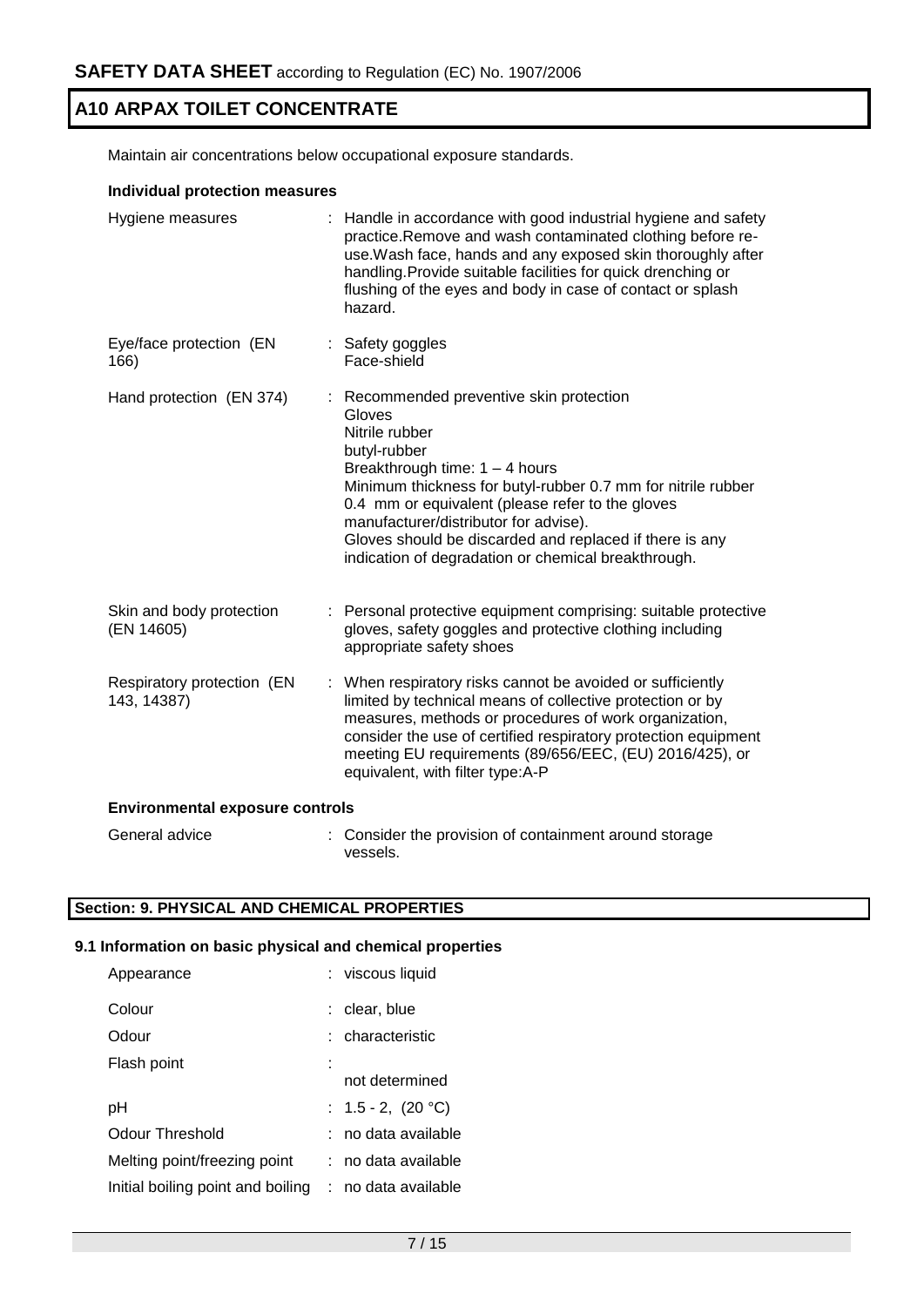| range                                      |    |                                             |
|--------------------------------------------|----|---------------------------------------------|
| Evaporation rate                           | ۰. | no data available                           |
| Flammability (solid, gas)                  |    | no data available                           |
| Upper explosion limit                      |    | no data available                           |
| Lower explosion limit                      |    | no data available                           |
| Vapour pressure                            |    | no data available                           |
| Relative vapour density                    |    | no data available                           |
| Relative density                           |    | $: 1.13 - 1.15$                             |
| Solubility(ies)                            |    |                                             |
| Water solubility                           | ÷. | soluble in cold water, soluble in hot water |
| Solubility in other solvents               |    | no data available                           |
| Partition coefficient: n-<br>octanol/water |    | no data available                           |
| Auto-ignition temperature                  |    | no data available                           |
| Thermal decomposition                      |    | no data available                           |
| Viscosity, dynamic                         |    | no data available                           |
| Viscosity, kinematic                       |    | no data available                           |
| <b>Explosive properties</b>                |    | no data available                           |
| Oxidizing properties                       |    | no data available                           |
|                                            |    |                                             |

### **9.2 Other information**

no data available

# **Section: 10. STABILITY AND REACTIVITY**

#### **10.1 Reactivity**

No dangerous reaction known under conditions of normal use.

## **10.2 Chemical stability**

Stable under normal conditions.

## **10.3 Possibility of hazardous reactions**

| Hazardous reactions | $\therefore$ Do not mix with bleach or other chlorinated products – will |
|---------------------|--------------------------------------------------------------------------|
|                     | cause chlorine gas.                                                      |

### **10.4 Conditions to avoid**

Conditions to avoid : None known.

## **10.5 Incompatible materials**

Materials to avoid : Strong bases

## **10.6 Hazardous decomposition products**

| Hazardous decomposition | : Depending on combustion properties, decomposition products |
|-------------------------|--------------------------------------------------------------|
| products                | may include following materials:                             |
|                         | Carbon oxides                                                |
|                         | nitrogen oxides (NOx)                                        |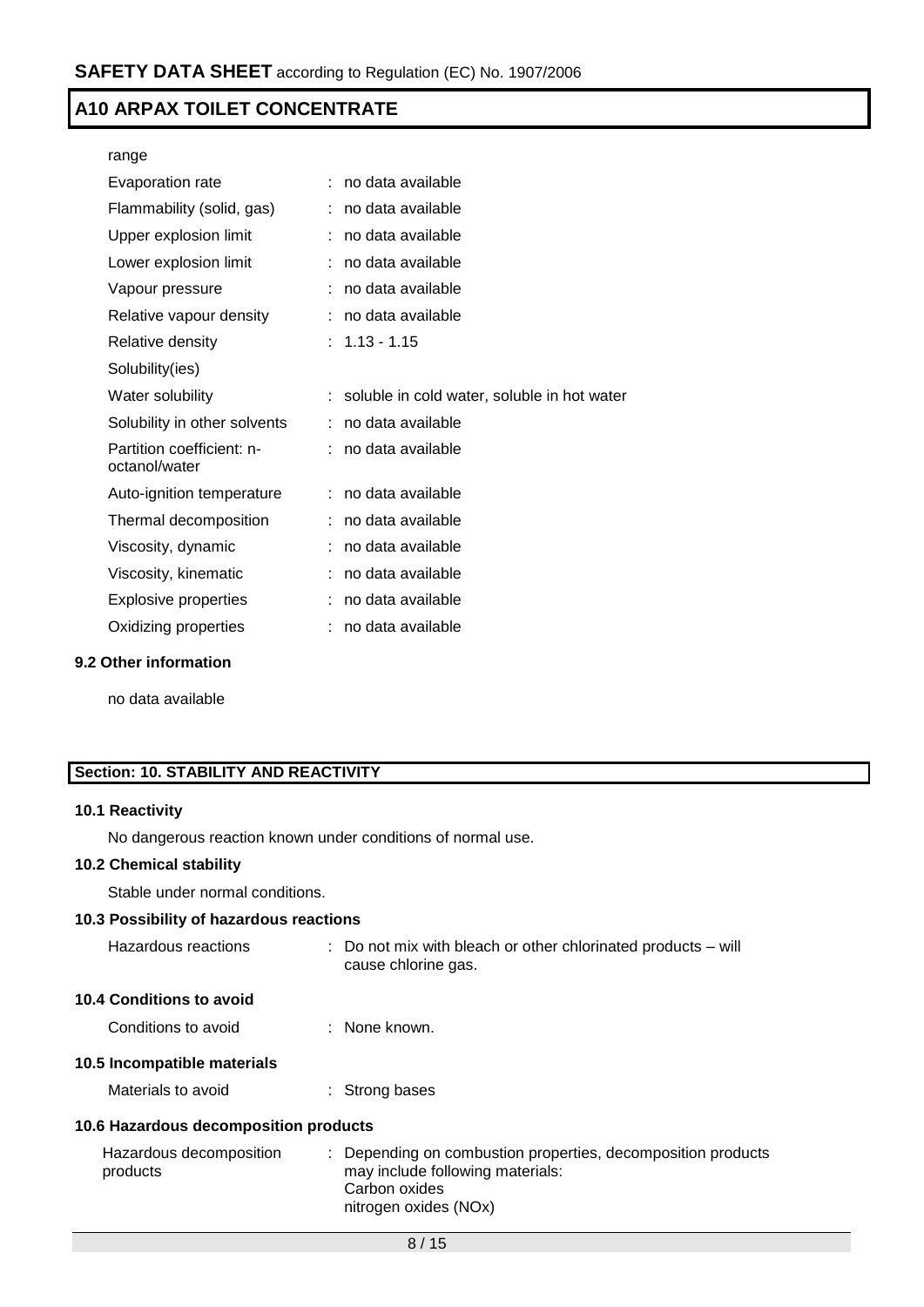Sulphur oxides

# **Section: 11. TOXICOLOGICAL INFORMATION**

### **11.1 Information on toxicological effects**

Information on likely routes of : Inhalation, Eye contact, Skin contact exposure

### **Toxicity**

#### **Product**

| Acute oral toxicity                  | Acute toxicity estimate : $> 2,000$ mg/kg                     |
|--------------------------------------|---------------------------------------------------------------|
| Acute inhalation toxicity            | There is no data available for this product.                  |
| Acute dermal toxicity                | There is no data available for this product.<br>t             |
| Skin corrosion/irritation            | There is no data available for this product.<br>÷             |
| Serious eye damage/eye<br>irritation | There is no data available for this product.                  |
| Respiratory or skin<br>sensitization | There is no data available for this product.                  |
| Carcinogenicity                      | There is no data available for this product.                  |
| Reproductive effects                 | There is no data available for this product.                  |
| Germ cell mutagenicity               | There is no data available for this product.<br>t             |
| Teratogenicity                       | There is no data available for this product.                  |
| STOT - single exposure               | There is no data available for this product.<br>t             |
| STOT - repeated exposure             | There is no data available for this product.<br>t             |
| Aspiration toxicity                  | There is no data available for this product.                  |
| <b>Components</b>                    |                                                               |
| Acute oral toxicity                  | : Citric Acid, Monohydrate<br>LD50 rat: 11,700 mg/kg          |
|                                      | 2,2'-(octadec-9-enylimino)bisethanol<br>LD50 rat: 1,260 mg/kg |
|                                      | Sulfamic Acid<br>LD50 rat: 3,160 mg/kg                        |
|                                      | Isopropanol<br>LD50 rat: 5,840 mg/kg                          |
|                                      | Sodium Octyl Sulfate                                          |

LD50 rat: 2,175 mg/kg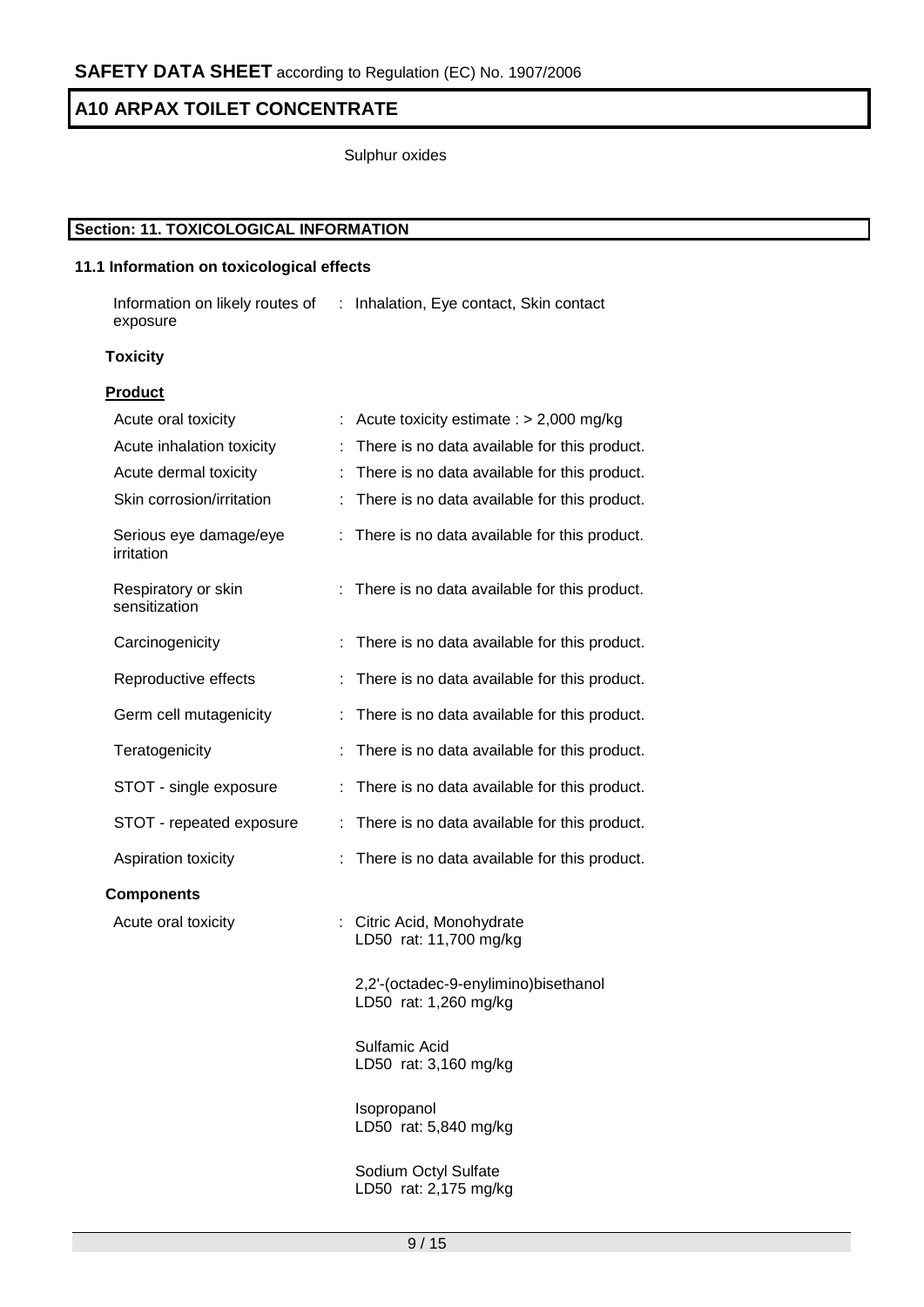|                                       | Linear(C12-C14)alkanol, ethoxylated, sulfated, sodium<br>salt<br>LD50 rat: 3,350 mg/kg    |
|---------------------------------------|-------------------------------------------------------------------------------------------|
| <b>Components</b>                     |                                                                                           |
| Acute inhalation toxicity             | : Isopropanol<br>LC50 rat: $>$ 30 mg/l<br>Exposure time: 4 h<br>Test atmosphere: vapour   |
| <b>Components</b>                     |                                                                                           |
| Acute dermal toxicity                 | : Citric Acid, Monohydrate<br>LD50 rat: $> 2,000$ mg/kg                                   |
|                                       | Sulfamic Acid<br>LD50 rat: $> 2,000$ mg/kg                                                |
|                                       | Isopropanol<br>LD50 rabbit: 12,870 mg/kg                                                  |
|                                       | Sodium Octyl Sulfate<br>LD50 rabbit: $>$ 500 mg/kg                                        |
|                                       | Linear(C12-C14)alkanol, ethoxylated, sulfated, sodium<br>salt<br>LD50 rabbit: 8,000 mg/kg |
| <b>Potential Health Effects</b>       |                                                                                           |
| Eyes                                  | Causes serious eye damage.                                                                |
| Skin                                  | Causes severe skin burns.                                                                 |
| Ingestion                             | Causes digestive tract burns.                                                             |
| Inhalation                            | May cause nose, throat, and lung irritation.                                              |
| <b>Chronic Exposure</b>               | : Health injuries are not known or expected under normal<br>use.                          |
| <b>Experience with human exposure</b> |                                                                                           |
| Eye contact                           | Redness, Pain, Corrosion                                                                  |
| Skin contact                          | Redness, Pain, Corrosion                                                                  |
| Ingestion                             | Corrosion, Abdominal pain                                                                 |
| Inhalation                            | Respiratory irritation, Cough                                                             |
| <b>Further information</b>            | no data available                                                                         |

# **Section: 12. ECOLOGICAL INFORMATION**

## **12.1 Ecotoxicity**

### **Product**

Environmental Effects : Very toxic to aquatic life.Toxic to aquatic life with long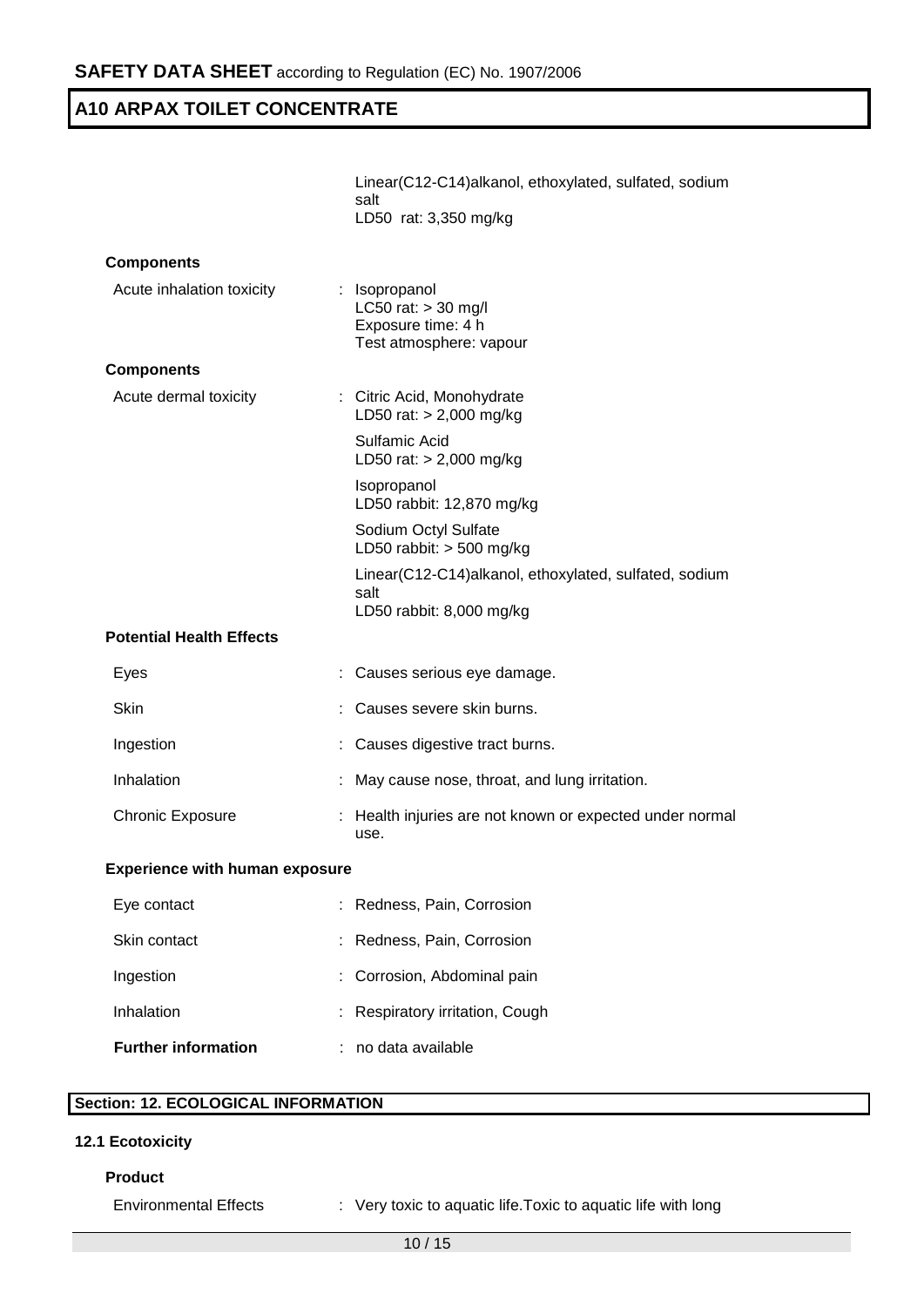|                                                        | lasting effects.                                                                                                 |
|--------------------------------------------------------|------------------------------------------------------------------------------------------------------------------|
| Toxicity to fish                                       | : no data available                                                                                              |
| Toxicity to daphnia and other<br>aquatic invertebrates | : no data available                                                                                              |
| Toxicity to algae                                      | : no data available                                                                                              |
| <b>Components</b>                                      |                                                                                                                  |
| Toxicity to fish                                       | : Citric Acid, Monohydrate<br>96 h LC50 Fish: > 100 mg/l                                                         |
|                                                        | 2,2'-(octadec-9-enylimino)bisethanol<br>96 h LC50 Danio rerio (zebra fish): 0.1 mg/l                             |
|                                                        | Coconut oil derivatives<br>96 h LC50 Oncorhynchus mykiss (rainbow trout): 4.2<br>mg/l                            |
|                                                        | Isopropanol<br>96 h LC50 Pimephales promelas (fathead minnow):<br>9,640 mg/l                                     |
|                                                        | Linear(C12-C14)alkanol, ethoxylated, sulfated, sodium<br>salt<br>96 h LC50 Fish: 7.1 mg/l                        |
| <b>Components</b>                                      |                                                                                                                  |
| Toxicity to daphnia and other<br>aquatic invertebrates | : 2,2'-(octadec-9-enylimino) bisethanol<br>48 h EC50 Daphnia magna (Water flea): 0.043 mg/l                      |
|                                                        | Coconut oil derivatives<br>48 h EC50 Daphnia magna (Water flea): 29 mg/l                                         |
|                                                        | Isopropanol<br>LC50 Daphnia magna (Water flea): > 10,000 mg/l                                                    |
|                                                        | Sodium Octyl Sulfate<br>48 h EC50 Daphnia: 31 mg/l                                                               |
| <b>Components</b>                                      |                                                                                                                  |
| Toxicity to algae                                      | : 2,2'-(octadec-9-enylimino)bisethanol<br>72 h EC50 Pseudokirchneriella subcapitata<br>(microalgae): 0.0538 mg/l |
|                                                        | Coconut oil derivatives<br>72 h EC50 Chlorella vulgaris (Fresh water algae): 9.4<br>mg/l                         |
|                                                        | Sulfamic Acid<br>72 h EC50: 48 mg/l                                                                              |
| <b>Components</b>                                      |                                                                                                                  |
| Toxicity to bacteria                                   | Isopropanol<br>1,050 mg/l                                                                                        |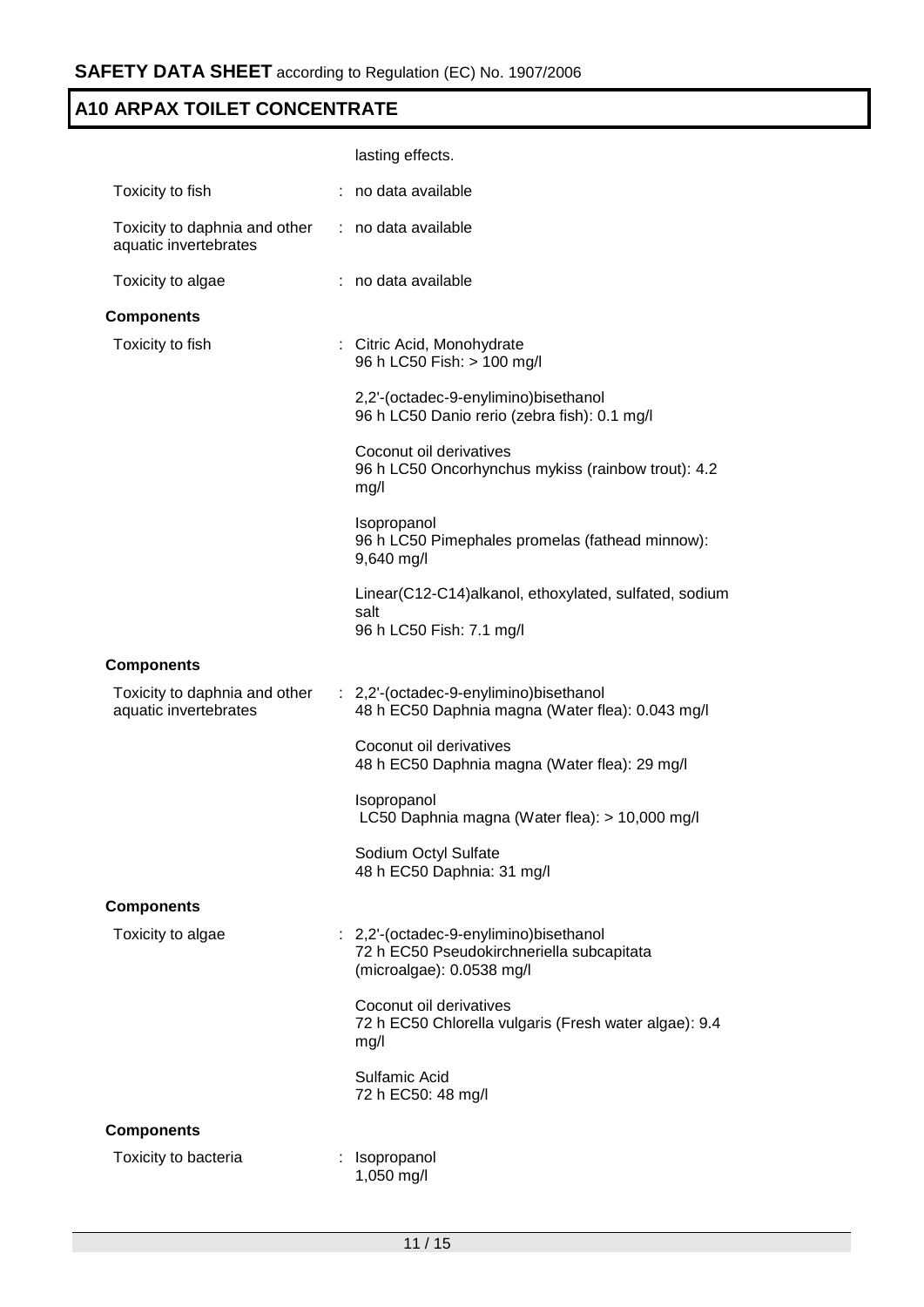### **Components**

| Toxicity to fish (Chronic<br>toxicity)                                       | : Linear(C12-C14)alkanol, ethoxylated, sulfated, sodium<br>salt<br>28 d NOEC Oncorhynchus mykiss (rainbow trout): 0.14<br>mg/l |
|------------------------------------------------------------------------------|--------------------------------------------------------------------------------------------------------------------------------|
| <b>Components</b>                                                            |                                                                                                                                |
| Toxicity to daphnia and other<br>aquatic invertebrates (Chronic<br>toxicity) | : 2,2'-(octadec-9-enylimino) bisethanol<br>21 d EC50: 0.0463 mg/l                                                              |
|                                                                              | Coconut oil derivatives<br>21 d NOEC Daphnia magna (Water flea): 10 mg/l                                                       |

# **12.2 Persistence and degradability**

| <b>Product</b>                 |                                                                                                                                                |
|--------------------------------|------------------------------------------------------------------------------------------------------------------------------------------------|
| no data available              |                                                                                                                                                |
| <b>Components</b>              |                                                                                                                                                |
| Biodegradability               | : Citric Acid, Monohydrate<br>Result: Readily biodegradable.                                                                                   |
|                                | 2,2'-(octadec-9-enylimino)bisethanol<br>Result: Readily biodegradable.                                                                         |
|                                | Coconut oil derivatives<br>Result: Readily biodegradable.                                                                                      |
|                                | Sulfamic Acid<br>Result: Not applicable - inorganic                                                                                            |
|                                | propanaminium-1, amino-3 N-(carboxyméthyl) N,N-diméthyl-,<br>dérivés N-acyles en C8-18, hydroxydes, sels internes<br>Result: no data available |
|                                | Isopropanol<br>Result: Readily biodegradable.                                                                                                  |
|                                | Sodium Octyl Sulfate<br>Result: Biodegradable                                                                                                  |
|                                | Linear(C12-C14)alkanol, ethoxylated, sulfated, sodium salt<br>Result: Readily biodegradable.                                                   |
| 12.3 Bioaccumulative potential |                                                                                                                                                |

no data available

## **12.4 Mobility in soil**

no data available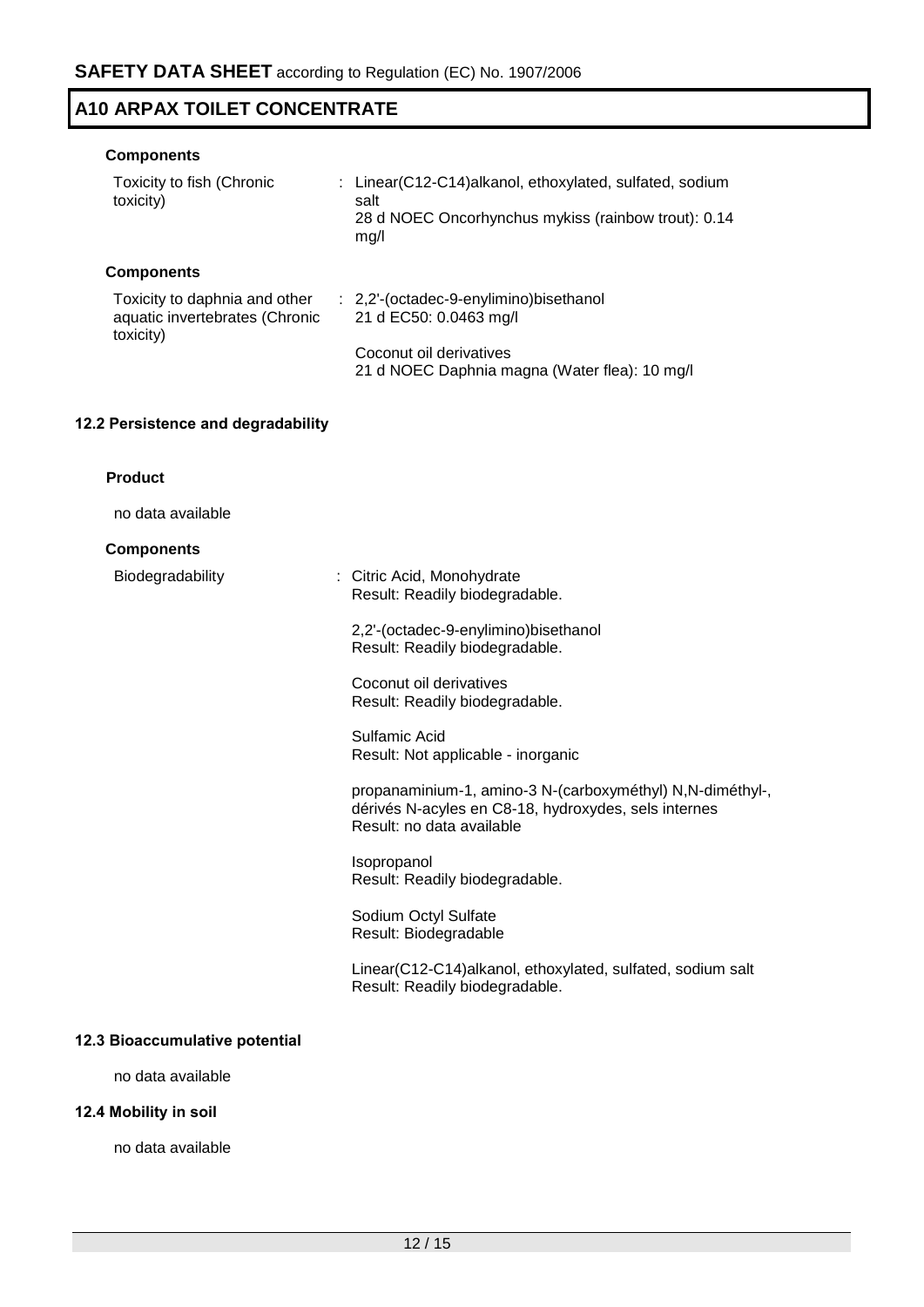## **12.5 Results of PBT and vPvB assessment**

#### **Product**

Assessment : This substance/mixture contains no components considered to be either persistent, bioaccumulative and toxic (PBT), or very persistent and very bioaccumulative (vPvB) at levels of 0.1% or higher.

#### **12.6 Other adverse effects**

no data available

### **Section: 13. DISPOSAL CONSIDERATIONS**

Dispose of in accordance with the European Directives on waste and hazardous waste.Waste codes should be assigned by the user, preferably in discussion with the waste disposal authorities.

#### **13.1 Waste treatment methods**

| Product                              | : The product should not be allowed to enter drains, water<br>courses or the soil.<br>Where possible recycling is preferred to disposal or<br>incineration.<br>If recycling is not practicable, dispose of in compliance with<br>local regulations.<br>Dispose of wastes in an approved waste disposal facility.                                                                                                                                                                                              |
|--------------------------------------|---------------------------------------------------------------------------------------------------------------------------------------------------------------------------------------------------------------------------------------------------------------------------------------------------------------------------------------------------------------------------------------------------------------------------------------------------------------------------------------------------------------|
| Contaminated packaging               | : Dispose of as unused product.<br>Empty containers should be taken to an approved waste<br>handling site for recycling or disposal.<br>Do not re-use empty containers.                                                                                                                                                                                                                                                                                                                                       |
| Guidance for Waste Code<br>selection | : Organic wastes containing dangerous substances. If this<br>product is used in any further processes, the final user must<br>redefine and assign the most appropriate European Waste<br>Catalogue Code. It is the responsibility of the waste generator<br>to determine the toxicity and physical properties of the<br>material generated to determine the proper waste<br>identification and disposal methods in compliance with<br>applicable European (EU Directive 2008/98/EC) and local<br>regulations. |

### **Section: 14. TRANSPORT INFORMATION**

The shipper/consignor/sender is responsible to ensure that the packaging, labeling, and markings are in compliance with the selected mode of transport.

#### **Land transport (ADR/ADN/RID)**

- **14.1 UN number:** UN 1987
- 
- **14.3 Transport hazard class(es):** 3
- **14.4 Packing group:** III
- **14.5 Environmental hazards:** Yes
- 14.6 Special precautions for user: Not applicable.

**14.2 UN proper shipping name:** ALCOHOL, N.O.S. (Isopropanol)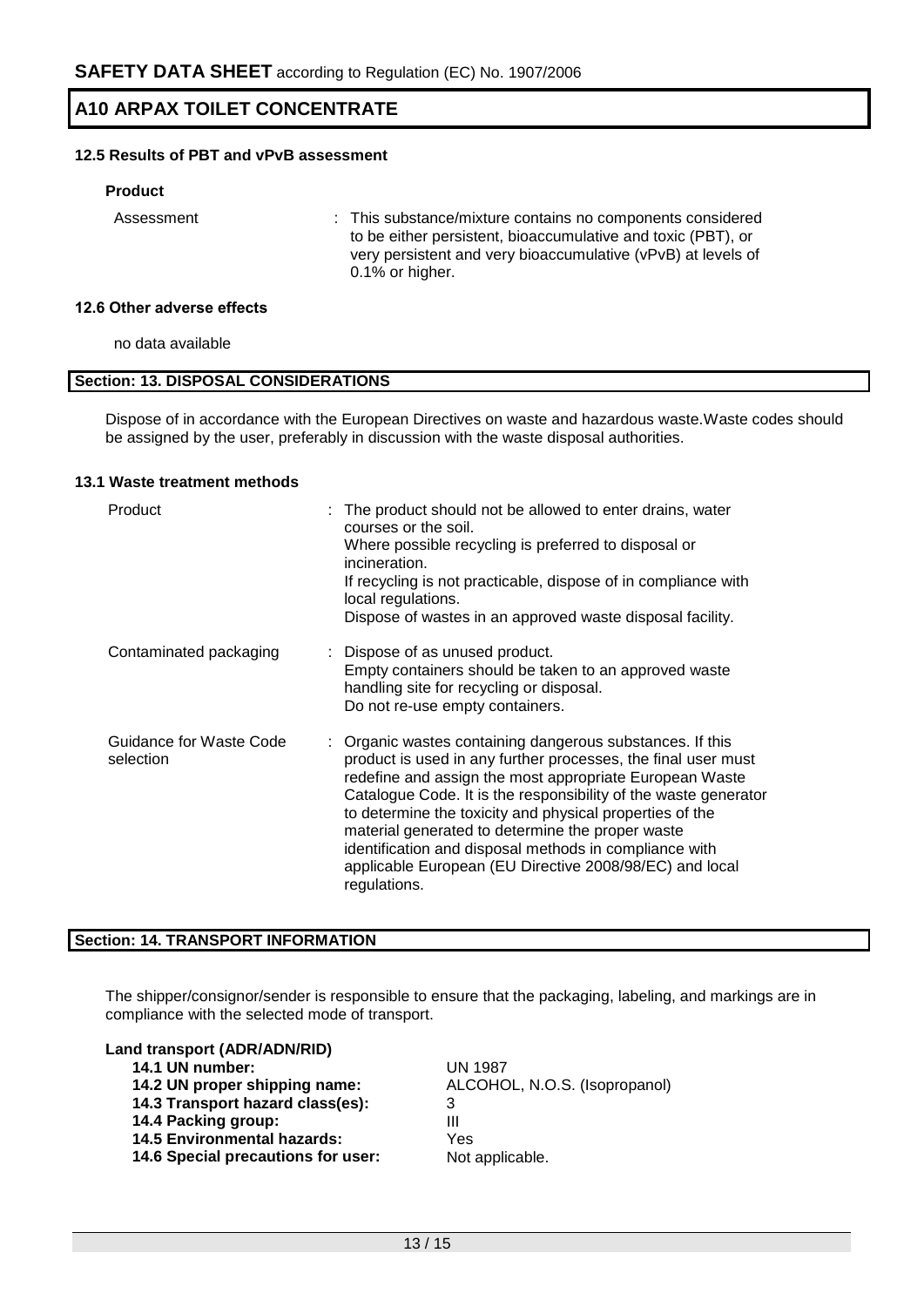| Air transport (IATA)                 |                               |
|--------------------------------------|-------------------------------|
| 14.1 UN number:                      | UN 1987                       |
| 14.2 UN proper shipping name:        | ALCOHOL, N.O.S. (Isopropanol) |
| 14.3 Transport hazard class(es):     | 3                             |
| 14.4 Packing group:                  | Ш                             |
| <b>14.5 Environmental hazards:</b>   | Yes                           |
| 14.6 Special precautions for user:   | Not applicable.               |
| Sea transport (IMDG/IMO)             |                               |
| 14.1 UN number:                      | <b>UN 1987</b>                |
| 14.2 UN proper shipping name:        | ALCOHOL, N.O.S. (Isopropanol) |
| 14.3 Transport hazard class(es):     | 3                             |
| 14.4 Packing group:                  | Ш                             |
| <b>14.5 Environmental hazards:</b>   | Yes (Marine Pollutant)        |
| 14.6 Special precautions for user:   | Not applicable.               |
| 14.7 Transport in bulk according to  | Not applicable.               |
| Annex II of MARPOL 73/78 and the IBC |                               |
| Code:                                |                               |

## **Section: 15. REGULATORY INFORMATION**

#### **15.1 Safety, health and environmental regulations/legislation specific for the substance or mixture:**

### **INTERNATIONAL CHEMICAL CONTROL LAWS**

### **15.2 Chemical Safety Assessment:**

No Chemical Safety Assessment has been carried out on the product.

#### **Section: 16. OTHER INFORMATION**

| Procedure used to derive the classification according to REGULATION (EC) No 1272/2008 |                                     |
|---------------------------------------------------------------------------------------|-------------------------------------|
| <b>Classification</b>                                                                 | <b>Justification</b>                |
| Flammable liquids 3, H226                                                             | Based on product data or assessment |
| Skin corrosion 1, H314                                                                | Based on product data or assessment |
| Serious eye damage 1, H318                                                            | Based on product data or assessment |
| Acute aquatic toxicity 1, H400                                                        | Calculation method                  |
| Chronic aquatic toxicity 2, H411                                                      | Calculation method                  |

### **Full text of H-Statements**

| H <sub>225</sub>  | Highly flammable liquid and vapour.                   |
|-------------------|-------------------------------------------------------|
| H <sub>302</sub>  | Harmful if swallowed.                                 |
| H314              | Causes severe skin burns and eye damage.              |
| H <sub>3</sub> 15 | Causes skin irritation.                               |
| H <sub>3</sub> 18 | Causes serious eye damage.                            |
| H319              | Causes serious eye irritation.                        |
| H336              | May cause drowsiness or dizziness.                    |
| H400              | Very toxic to aquatic life.                           |
| H410              | Very toxic to aquatic life with long lasting effects. |
| H412              | Harmful to aquatic life with long lasting effects.    |

#### **Full text of other abbreviations**

ADN – European Agreement concerning the International Carriage of Dangerous Goods by Inland Waterways; ADR – European Agreement concerning the International Carriage of Dangerous Goods by